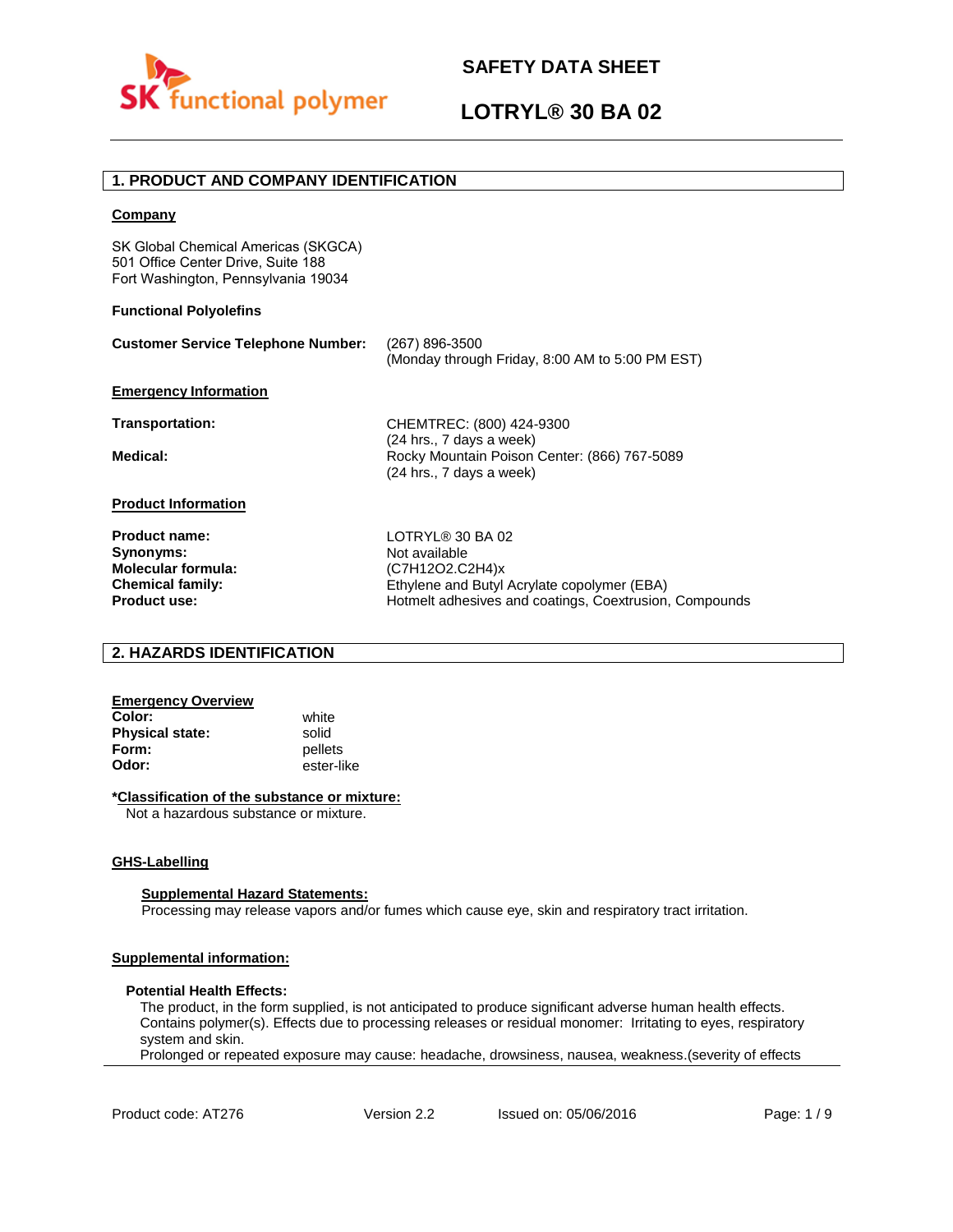

# **LOTRYL® 30 BA 02**

depends on extent of exposure) .

### **Other:**

Handle in accordance with good industrial hygiene and safety practice. (pellets/granules) This product may release fume and/or vapor of variable composition depending on processing time and temperature.

# **3. COMPOSITION/INFORMATION ON INGREDIENTS**

| <b>Chemical Name</b>                                  | CAS-No.    | Wt/Wt        | <b>GHS Classification**</b> |
|-------------------------------------------------------|------------|--------------|-----------------------------|
| 2-Propenoic acid, butyl ester, polymer with<br>ethene | 25750-84-9 | $\leq$ 100 % | Not classified              |

\*\*For the full text of the H-Statements mentioned in this Section, see Section 16.

# **4. FIRST AID MEASURES**

### **4.1. Description of necessary first-aid measures:**

#### **Inhalation:**

If inhaled, remove victim to fresh air.

#### **Skin:**

In case of contact, immediately flush skin with plenty of water. If molten polymer gets on the skin, cool rapidly with cold water. Do not peel solidified product off the skin. Obtain medical treatment for thermal burns. Remove material from clothing. Wash clothing before reuse. Thoroughly clean shoes before reuse.

## **Eyes:**

Immediately flush eye(s) with plenty of water. Obtain medical treatment for thermal burns.

## **Ingestion:**

If swallowed, DO NOT induce vomiting. Get medical attention. Never give anything by mouth to an unconscious person.

## **4.2. Most important symptoms/effects, acute and delayed:**

For most important symptoms and effects (acute and delayed), see Section 2 (Hazard Statements and Supplemental Information) and Section 11 (Toxicology Information) of this SDS.

## **4.3. Indication of immediate medical attention and special treatment needed, if necessary:**

Unless otherwise noted in Notes to Physician, no specific treatment noted; treat symptomatically.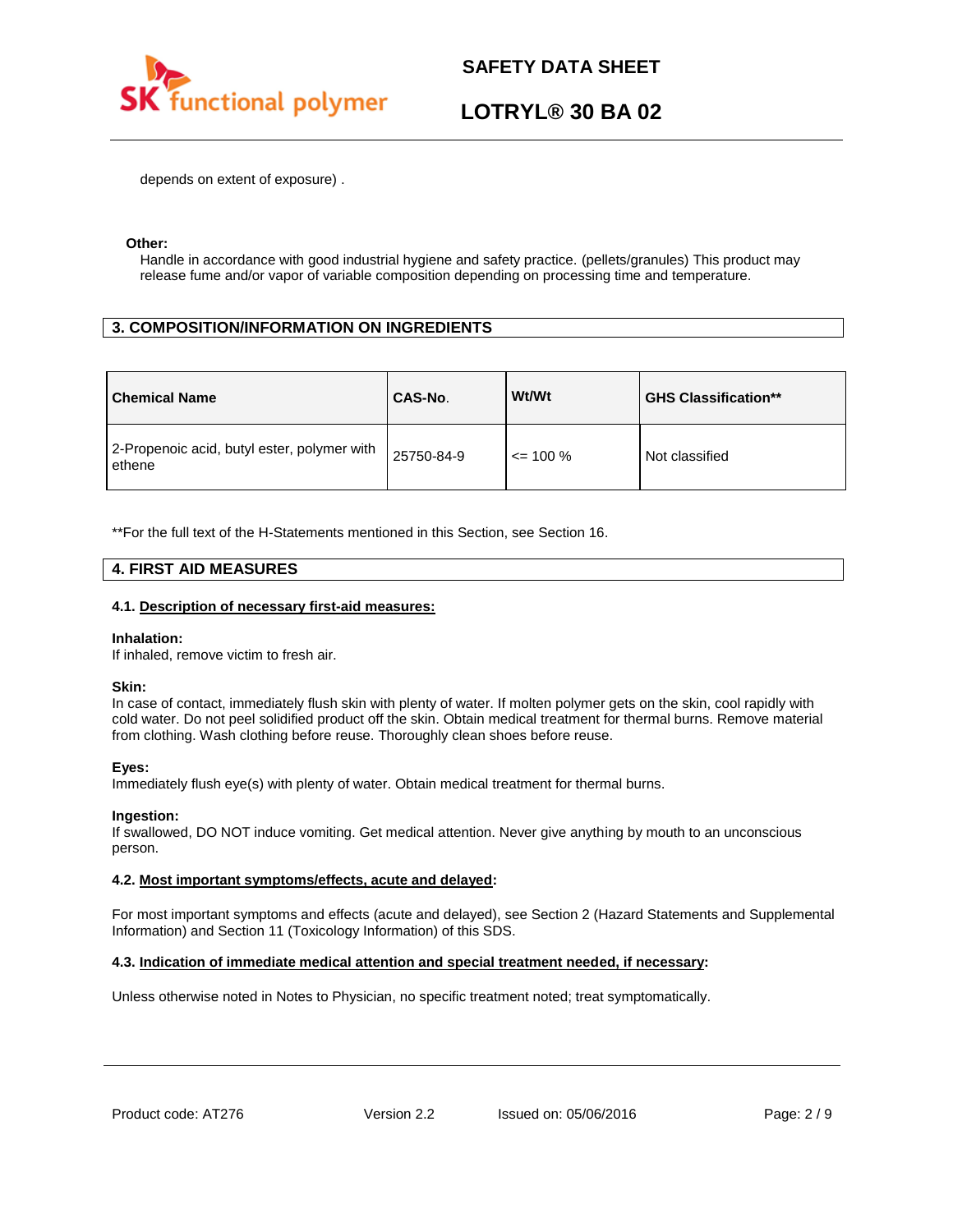

# **LOTRYL® 30 BA 02**

# **5. FIREFIGHTING MEASURES**

### **Extinguishing media (suitable):**

Water spray, Carbon dioxide (CO2), Foam

#### **Protective equipment:**

Fire fighters and others who may be exposed to products of combustion should wear full fire fighting turn out gear (full Bunker Gear) and self-contained breathing apparatus (pressure demand / NIOSH approved or equivalent).

### **Further firefighting advice:**

Fire fighting equipment should be thoroughly decontaminated after use.

## **Fire and explosion hazards:**

When burned, the following hazardous products of combustion can occur: Carbon oxides Hazardous organic compounds

# **6. ACCIDENTAL RELEASE MEASURES**

### **Personal precautions, Emergency procedures, Methods and materials for containment/clean-up:**

Prevent further leakage or spillage if you can do so without risk. Ventilate the area. Sweep up and shovel into suitable properly labeled containers for prompt disposal. Possible fall hazard – floor may become slippery from leakage/spillage of product. Avoid dispersal of spilled material and runoff and contact with soil, waterways, drains and sewers. Consult a regulatory specialist to determine appropriate state or local reporting requirements, for assistance in waste characterization and/or hazardous waste disposal and other requirements listed in pertinent environmental permits.

#### **Protective equipment:**

Appropriate personal protective equipment is set forth in Section 8.

# **7. HANDLING AND STORAGE**

## **Handling**

#### **General information on handling:**

Avoid breathing dust.

Avoid breathing processing fumes or vapors.

Handle in accordance with good industrial hygiene and safety practices. These practices include avoiding unnecessary exposure and removal of material from eyes, skin, and clothing.

#### **Storage**

#### **General information on storage conditions:**

Keep in a dry, cool place. Store in closed containers, in a secure area to prevent container damage and subsequent spillage. Store away from moisture and heat to maintain the technical properties of the product.

#### **Storage stability – Remarks:**

Stable under recommended storage conditions.

#### **Storage incompatibility – General:**  None known.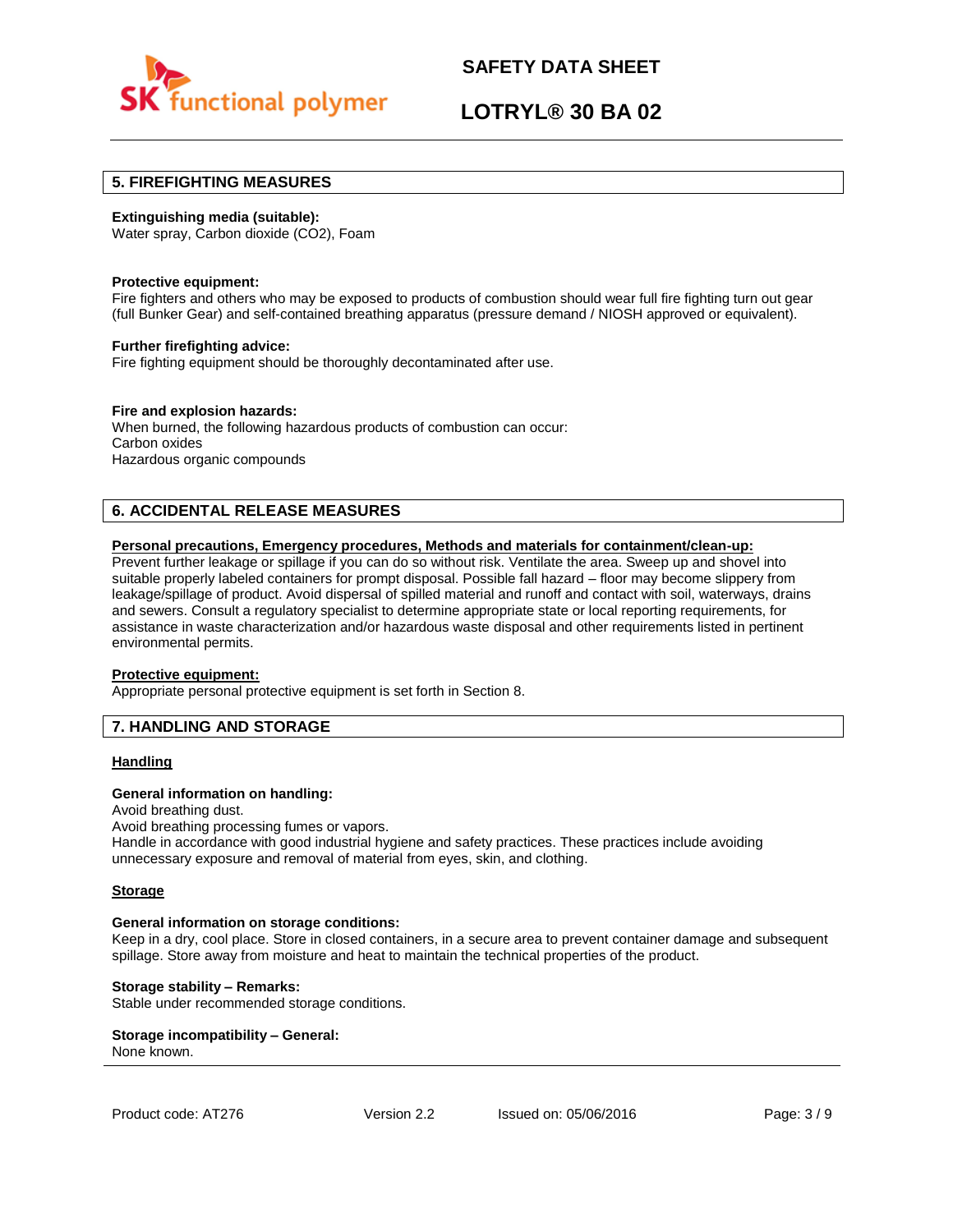

# **LOTRYL® 30 BA 02**

# **Temperature tolerance – Do not store above:**

86 °F (30 °C)

# **8. EXPOSURE CONTROLS/PERSONAL PROTECTION**

## **Airborne Exposure Guidelines:**

## **Particles Not Otherwise Specified / Nuisance Dust (Proprietary)**

US. ACGIH Threshold Limit Values

| Form:                 | Inhalable particles.  |
|-----------------------|-----------------------|
| Time weighted average | $10 \text{ ma/m}$ 3   |
| Form:                 | Respirable particles. |
| Time weighted average | $3 \text{ mg/m}$      |

US. OSHA Table Z-1 Limits for Air Contaminants (29 CFR 1910.1000)

| Form: | Respirable fraction. |
|-------|----------------------|
| PEL:  | $5 \text{ mg/m}$     |

**Form:** Total dust PEL: 15 mg/m3

US. OSHA Table Z-3 (29 CFR 1910.1000)

| Form:                 | Respirable fraction.                           |
|-----------------------|------------------------------------------------|
| Time weighted average | 15 millions of particles per cubic foot of air |
| Form:                 | Total dust                                     |
| Time weighted average | 50 millions of particles per cubic foot of air |
| Form:                 | Respirable fraction.                           |
| Time weighted average | $5 \text{ mg/m}$                               |
| Form:                 | Total dust                                     |
| Time weighted average | 15 $mg/m3$                                     |

Only those components with exposure limits are printed in this section. Limits with skin contact designation above have skin contact effect. Air sampling alone is insufficient to accurately quantitate exposure. Measures to prevent significant cutaneous absorption may be required. Limits with a sensitizer designation above mean that exposure to this material may cause allergic reactions.

## **Engineering controls:**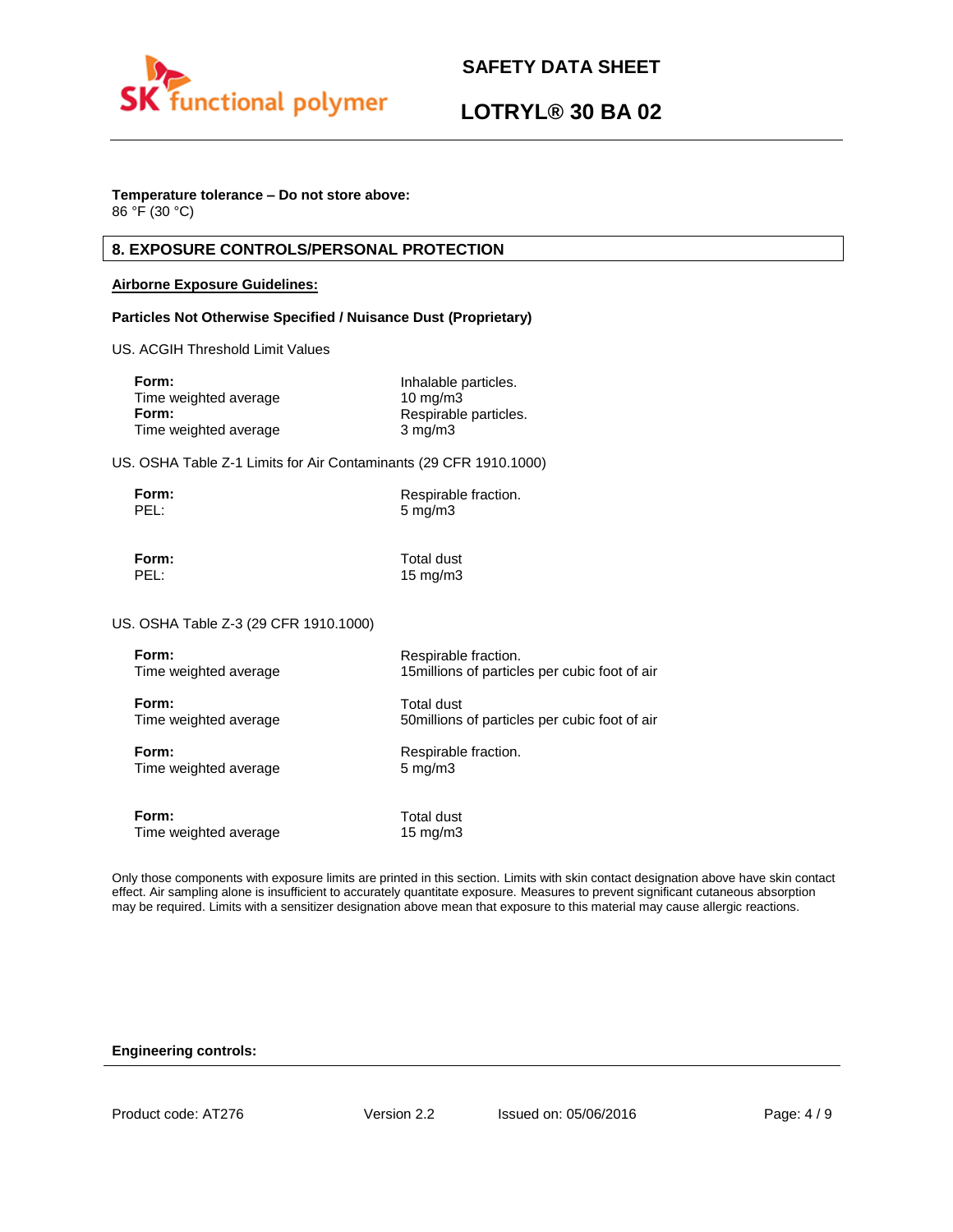

# **LOTRYL® 30 BA 02**

Investigate engineering techniques to reduce exposures below airborne exposure limits or to otherwise reduce exposures. Provide ventilation if necessary to minimize exposures or to control exposure levels to below airborne exposure limits (if applicable see above).If practical, use local mechanical exhaust ventilation at sources of air contamination such as open process equipment.

### **Respiratory protection:**

Avoid breathing dust. Avoid breathing processing fumes or vapors. Where airborne exposure is likely or airborne exposure limits are exceeded (if applicable, see above), use NIOSH approved respiratory protection equipment appropriate to the material and/or its components and substances released during processing. Consult respirator manufacturer to determine appropriate type equipment for a given application. Observe respirator use limitations specified by NIOSH or the manufacturer. For emergency and other conditions where there may be a potential for significant exposure or where exposure limit may be significantly exceeded, use an approved full face positive-pressure, self-contained breathing apparatus or positive-pressure airline with auxiliary self-contained air supply. Respiratory protection programs must comply with 29 CFR § 1910.134.

### **Skin protection:**

Processing of this product releases vapors or fumes which may cause skin irritation. Minimize skin contamination by following good industrial hygiene practice. Wearing protective gloves is recommended. Wash hands and contaminated skin thoroughly after contact with processing fumes or vapors. Wash thoroughly after handling.

### **Eye protection:**

Use good industrial practice to avoid eye contact. Processing of this product releases vapors or fumes which may cause eye irritation. Where eye contact may be likely, wear chemical goggles and have eye flushing equipment available.

| 9. PHYSICAL AND CHEMICAL PROPERTIES    |                               |
|----------------------------------------|-------------------------------|
| Color:                                 | white                         |
| <b>Physical state:</b>                 | solid                         |
| Form:                                  | pellets                       |
| Odor:                                  | ester-like                    |
| <b>Odor threshold:</b>                 | No data available             |
| <b>Flash point</b>                     | Not applicable                |
| <b>Auto-ignition</b><br>temperature:   | approximately 662 °F (350 °C) |
| Lower flammable limit<br>$(LFL)$ :     | No data available             |
| <b>Upper flammable limit</b><br>(UEL): | No data available             |
| pH:                                    | Not applicable                |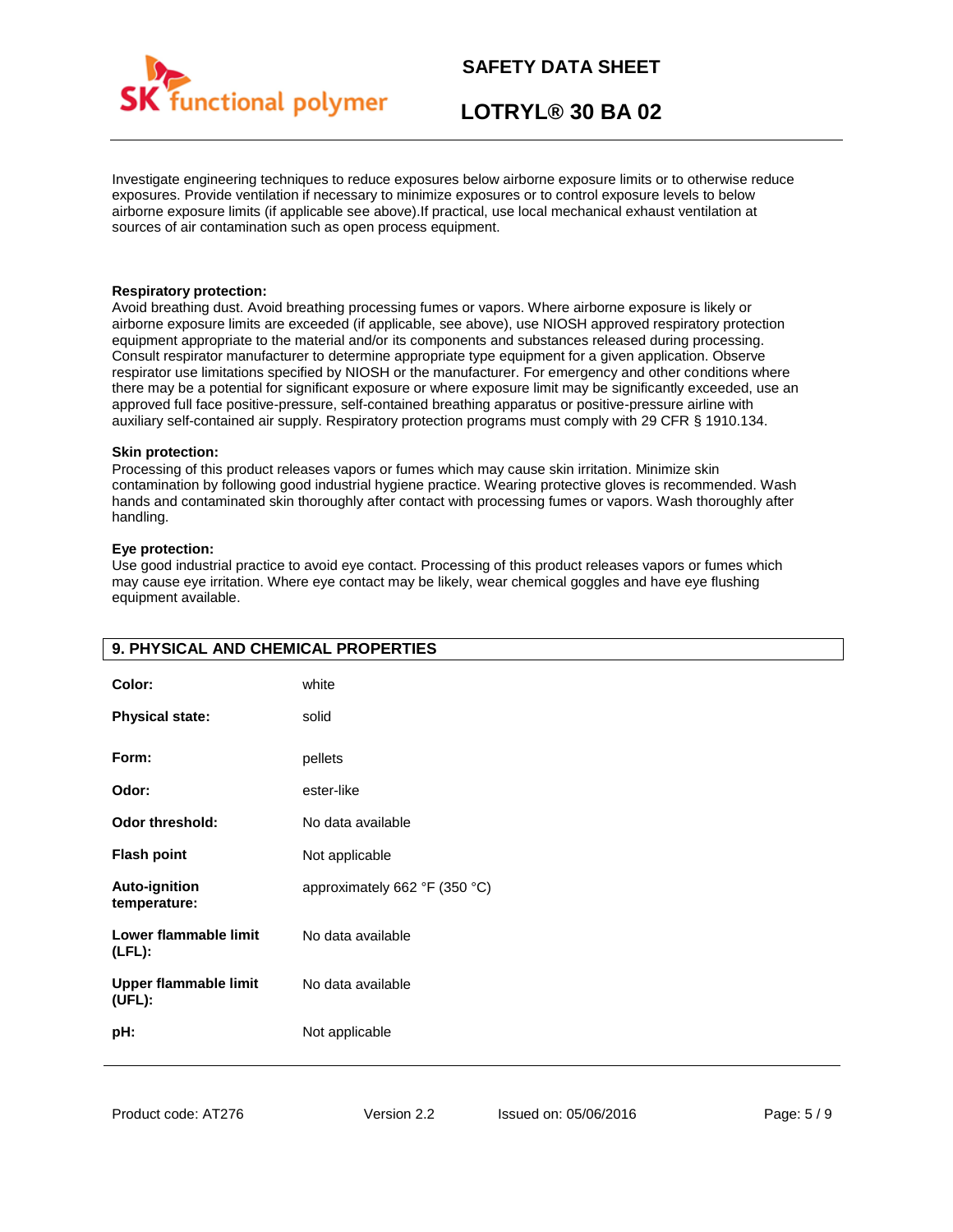

# **LOTRYL® 30 BA 02**

| Density:                               | $0.93$ g/cm $3$                                 |
|----------------------------------------|-------------------------------------------------|
| <b>Bulk density:</b>                   | 500 kg/m3 68 °F (20 °C)                         |
| Vapor pressure:                        | Not applicable                                  |
| Vapor density:                         | Not applicable                                  |
| <b>Boiling point/boiling</b><br>range: | No data available                               |
| <b>Melting point/range:</b>            | 172 °F (78 °C)                                  |
| <b>Freezing point:</b>                 | No data available                               |
| <b>Evaporation rate:</b>               | No data available                               |
| Solubility in water:                   | 68 °F (20 °C) insoluble                         |
| Viscosity, dynamic:                    | No data available                               |
| Oil/water partition<br>coefficient:    | No data available                               |
| <b>Thermal decomposition</b>           | approximately 662 $\degree$ F (350 $\degree$ C) |
| <b>Flammability:</b>                   | See GHS Classification in Section 2             |

# **10. STABILITY AND REACTIVITY**

## **Stability:**

The product is stable under normal handling and storage conditions.

# **Hazardous reactions:**

Hazardous polymerisation may occur.

# **Materials to avoid:**

None known.

## **Conditions / hazards to avoid:**

Avoid storing in moist and warm conditions. (to maintain the technical properties of the product). See Hazardous Decomposition Products below.

### **Hazardous decomposition products:**

Thermal decomposition giving toxic, flammable, and / or corrosive products: Carbon oxides Hazardous organic compounds Acrylates Methacrylates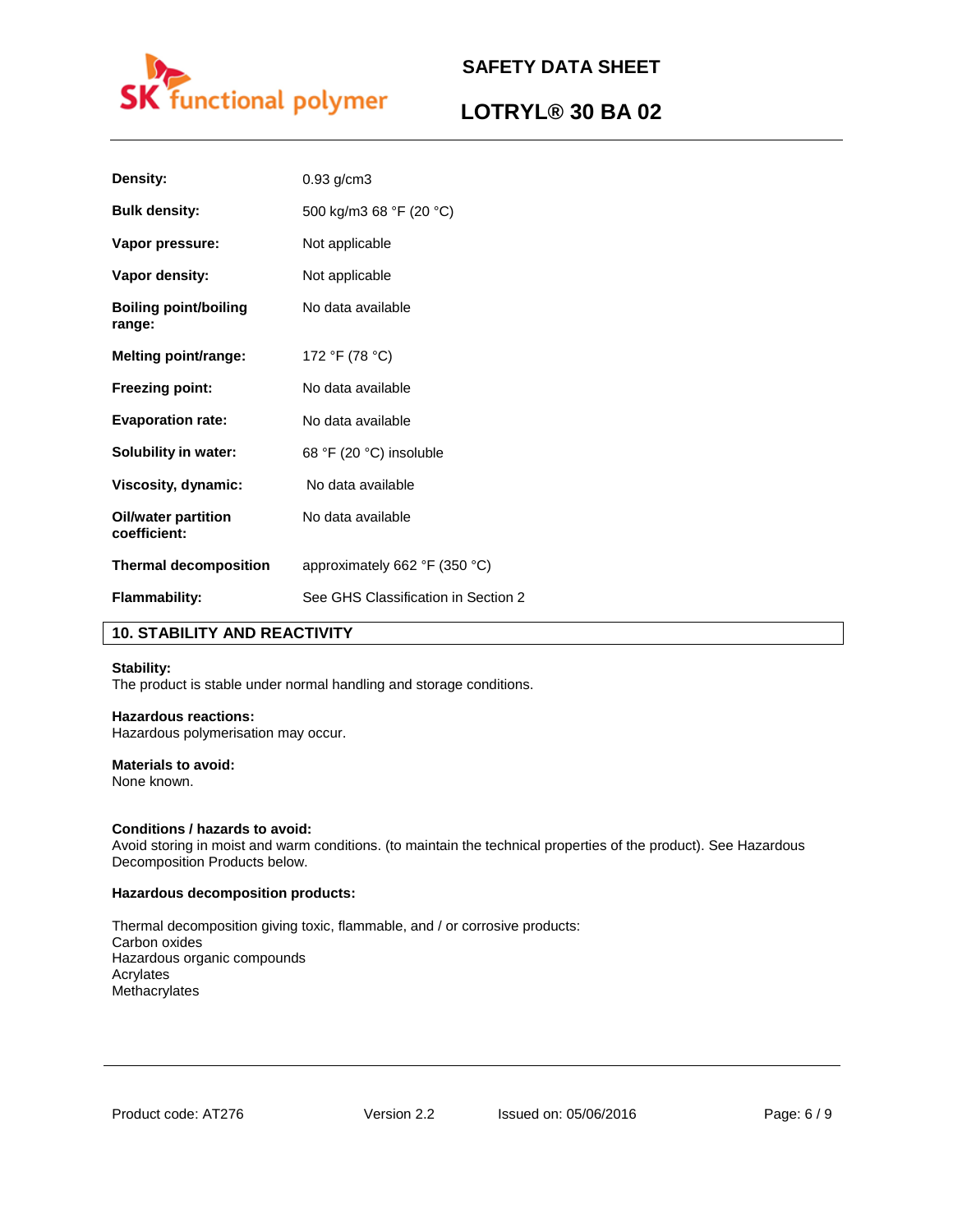

# **LOTRYL® 30 BA 02**

# **11. TOXICOLOGICAL INFORMATION**

Data on this material and/or its components are summarized below.

### **Data for 2-Propenoic acid, butyl ester, polymer with ethene (25750-84-9)**

### **Other information**

The information presented is from representative materials in this chemical class. The results may vary depending on the test substance. Effects due to processing releases or residual monomer: Possible cross sensitization with other acrylates and methacrylates

# **12. ECOLOGICAL INFORMATION**

### **Chemical Fate and Pathway**

No data are available.

### **Ecotoxicology**

No data are available.

# **13. DISPOSAL CONSIDERATIONS**

#### **Waste disposal:**

Where possible recycling is preferred to disposal or incineration. If recycling is not an option, incinerate or dispose of in accordance with federal, state, and local regulations. Pigmented, filled and/or solvent laden product may require special disposal practices in accordance with federal, state and local regulations. Consult a regulatory specialist to determine appropriate state or local reporting requirements, for assistance in waste characterization and/or hazardous waste disposal and other requirements listed in pertinent environmental permits. Note: Chemical additions to, processing of, or otherwise altering this material may make this waste management information incomplete, inaccurate, or otherwise inappropriate. Furthermore, state and local waste disposal requirements may be more restrictive or otherwise different from federal laws and regulations.

# **14. TRANSPORT INFORMATION**

# **US Department of Transportation (DOT):** not regulated

**International Maritime Dangerous Goods Code (IMDG):** not regulated

| <b>15. REGULATORY INFORMATION</b> |               |                                                                  |
|-----------------------------------|---------------|------------------------------------------------------------------|
| <b>Chemical Inventory Status</b>  |               |                                                                  |
| EU. EINECS                        | <b>EINECS</b> | Conforms to                                                      |
| United States TSCA Inventory      | <b>TSCA</b>   | The components of this product are all on<br>the TSCA Inventory. |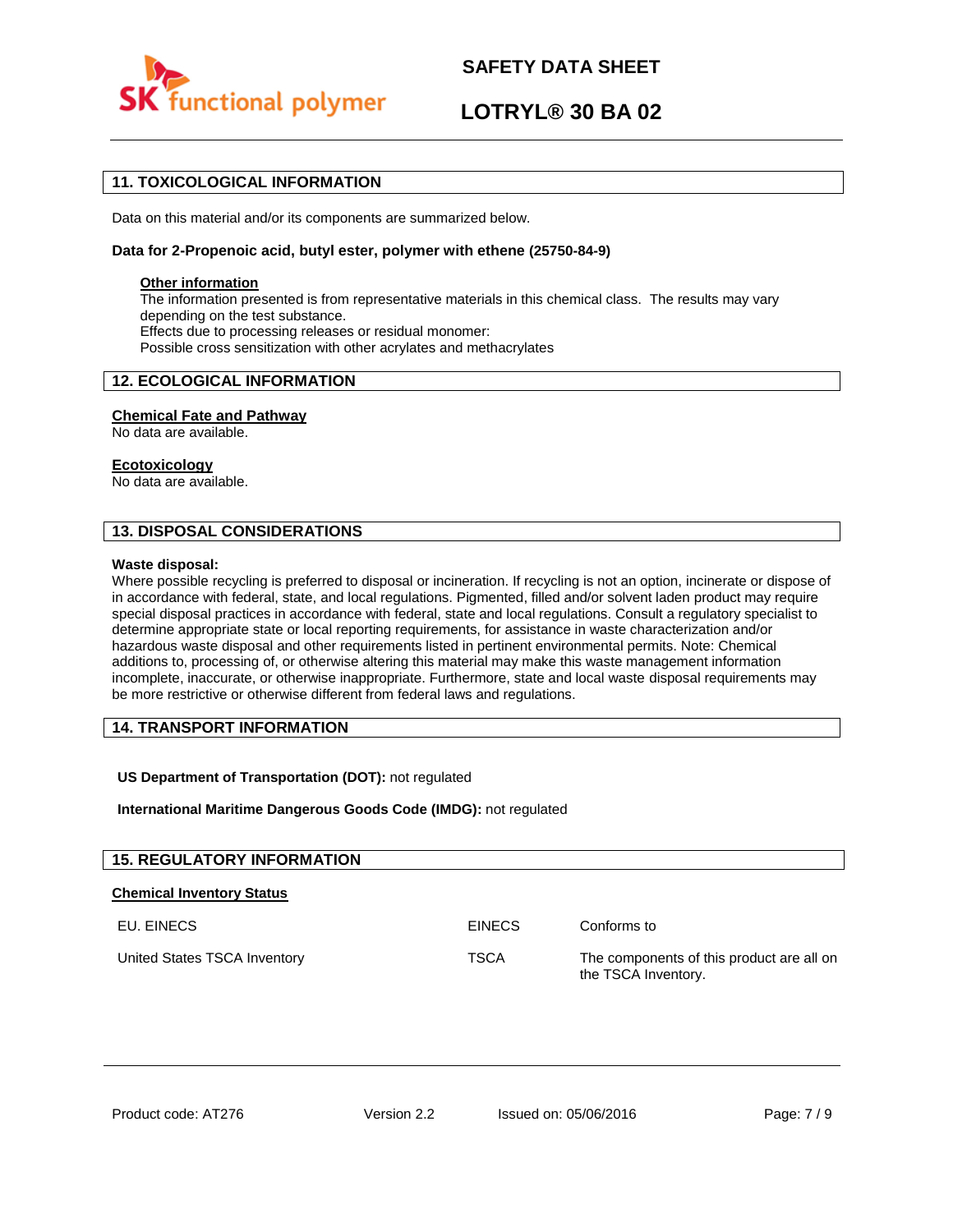

# **LOTRYL® 30 BA 02**

| Canadian Domestic Substances List (DSL)                               | <b>DSL</b>  | All components of this product are on the<br>Canadian DSL |
|-----------------------------------------------------------------------|-------------|-----------------------------------------------------------|
| China. Inventory of Existing Chemical Substances in<br>China (IECSC)  | IECSC (CN)  | Conforms to                                               |
| Japan. ENCS - Existing and New Chemical<br>Substances Inventory       | ENCS (JP)   | Conforms to                                               |
| Japan. ISHL - Inventory of Chemical Substances                        | ISHL (JP)   | Conforms to                                               |
| Korea. Korean Existing Chemicals Inventory (KECI)                     | KECI (KR)   | Conforms to                                               |
| Philippines Inventory of Chemicals and Chemical<br>Substances (PICCS) | PICCS (PH)  | Conforms to                                               |
| Australia Inventory of Chemical Substances (AICS)                     | <b>AICS</b> | Conforms to                                               |

### **United States – Federal Regulations**

### **SARA Title III – Section 302 Extremely Hazardous Chemicals:**

The components in this product are either not SARA Section 302 regulated or regulated but present in negligible concentrations.

### **SARA Title III - Section 311/312 Hazard Categories:**

No SARA Hazards

#### **SARA Title III – Section 313 Toxic Chemicals:**

This material does not contain any chemical components with known CAS numbers that exceed the threshold (De Minimis) reporting levels established by SARA Title III, Section 313.

### **Comprehensive Environmental Response, Compensation, and Liability Act (CERCLA) - Reportable Quantity (RQ):**

The components in this product are either not CERCLA regulated, regulated but present in negligible concentrations, or regulated with no assigned reportable quantity.

#### **United States – State Regulations**

#### **New Jersey Right to Know**

No components are subject to the New Jersey Right to Know Act.

#### **Pennsylvania Right to Know**

#### Chemical name CAS-No.

2-Propenoic acid, butyl ester, polymer with ethene 25750-84-9

#### **California Prop. 65**

This product does not contain any chemicals known to the State of California to cause cancer, birth defects, or any other reproductive defects.

Product code: AT276 Version 2.2 Issued on: 05/06/2016 Page: 8 / 9